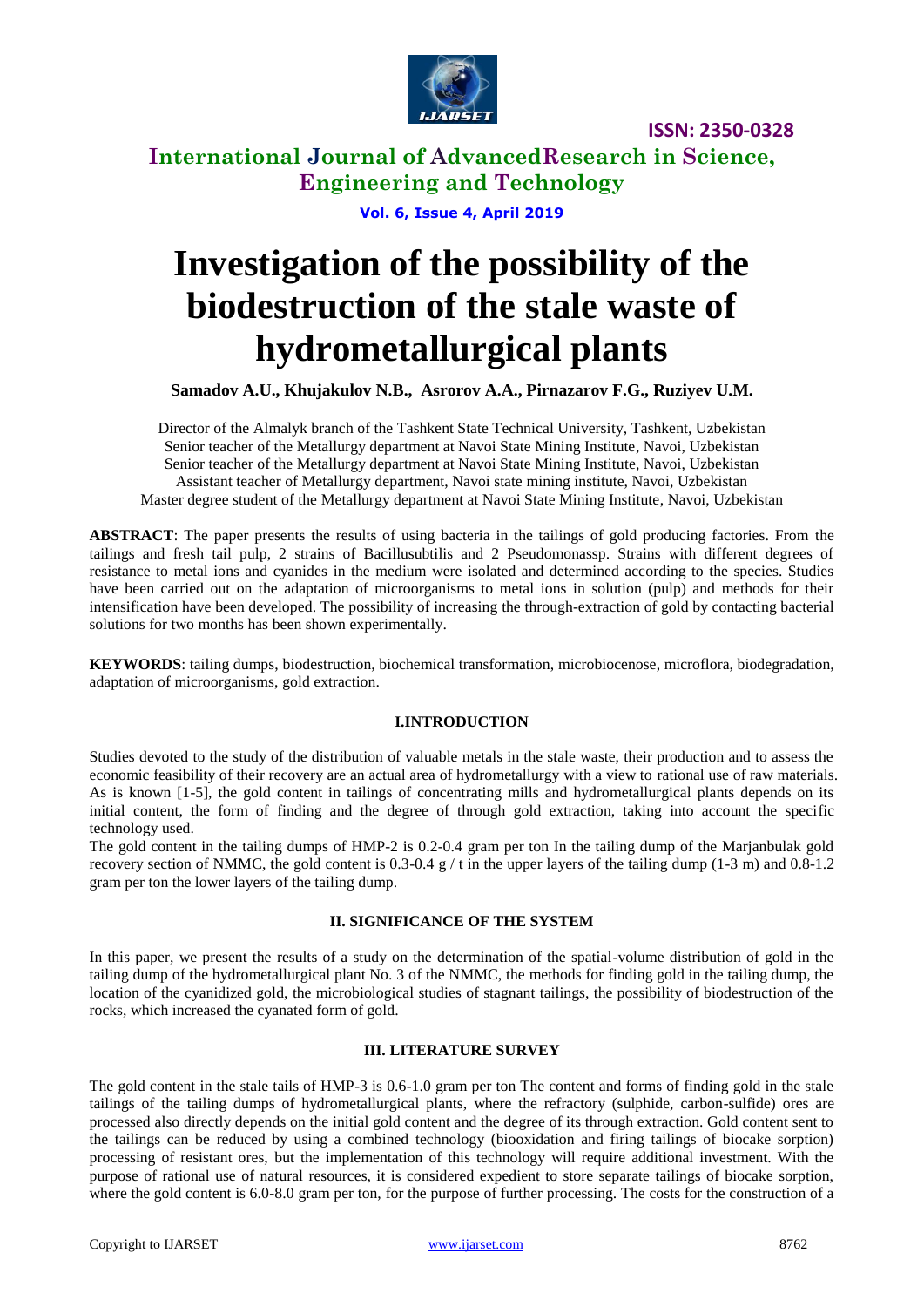

# **International Journal of AdvancedResearch in Science, Engineering and Technology**

## **Vol. 6, Issue 4, April 2019**

new tailing dump are justified in the future, due to the development and application of a highly efficient gold recovery technology.

### **IV. METHODOLOGY**

Based on the conducted studies on the frequency of occurrence of gold in the stale tails of hydrometallurgy with a content of more than 0.8 gram per ton, it is possible to classify the tailings of HMP-3 as a technogenic raw material, in contrast to the tailing dumps of HMP-1, HMP-2 and HMP-4.

Table 1.

The frequency of occurrence of gold in the tailing dump with a content of more than 0.8 gram per ton (in rel.%), Depending on the depth of the waste

|                | Selection side (pos.)           | Total number     | Depth of selection, m |                |     |         |
|----------------|---------------------------------|------------------|-----------------------|----------------|-----|---------|
|                |                                 | of samples, pcs. |                       | $\overline{2}$ | 3   | average |
| $\mathbf{1}$   | Northwest Side (I)              | 157              | 12                    | 11             | 57  | 26      |
| $\overline{2}$ | Northwest Side (II)             | 143              | 27.                   | 27             | 21  | 22      |
| 3              | North Side (III)                | 355              | 52                    | 64             | 58  | 58      |
| $\overline{4}$ | Northeast (IV)                  | 64               | 87                    | 100            | 100 | 96      |
| 5              | Western $(V)$                   | 482              | 41                    | 47             | 58  | 49      |
| 6              | West $(XI)$                     | 266              | 27                    | 17             | 59  | 34      |
| $\tau$         | South (VI)                      | 153              | 38                    | 40             | 59  | 46      |
| 8              | Southern (VII, IX)              | 189              | 45                    | 46             | 40  | 44      |
| 9              | South addition. Selection $(X)$ | 70               | 43                    | 23             | 50  | 39      |
|                | <b>Total</b>                    | 1879             |                       |                |     | 46      |

A rather high content of organic carbon is found in the northwestern and western parts of the tailing dump. In the northern (northeastern) and southern (southeastern) parts-sulfide; in the north-eastern and south-western parts-gold.

**A**. **MICROBIOLOGICAL DESTRUCTION**. It is known [7-13] that the habitat and functioning of naturally active microorganisms perform the function of rock destructors in neutral and alkaline environments. These include microscopic fungi belonging to the genus Aspergillus, Fuzarium, Mucor, Penicillium, Trichoderma, getrotrophic bacteria (Aspergillus niger, Bacillus, Pseudomonas, Proteus Mycobacterium and others), getrotrophic bacteria that destroy cyanides (Bacillus brevis, Pseudomonas fluorescens, Bact album, Bacterium liguefaciens). Analysis of literature data shows that the issue of destruction of rocks (rock-forming minerals) in neutral and alkaline media at elevated concentrations of cyanides and thiocyanates has not been studied in detail.

To clarify the nature of biochemical transformations, a comprehensive study of the geochemical environment and the development of a population of microorganisms in it is necessary. It should be understood that the identification of regularities and causal relationships in such a complex heterogeneous environment is possible only with deep complex studies, including a detailed study of microbiocenoses, not only natural, but also in technogenic deposits.

It is known [6-13] that various microorganisms take part in microbiological processes occurring in ore deposits and tailings. However, a key role in really occurring processes belongs to a limited number of bacteria. The main and leading role in these processes belongs, of course, to geochemically active microorganisms. Until recently, little attention has been paid to the association of organotrophs entering into the biocenosis of ore microorganisms and most often detected in tailing dumps. At present, their role in the destruction of ore and nonmetallic minerals is shown, many of them take part in the concentration and oxidation of certain metals, the destruction of cyanides in the tail pulp of gold industries

The study of the microflora of various deposits in Uzbekistan showed a variety of species composition in each of them, but the general prevalence of representatives of the genera Bacillus and Pseudomonas was  $2.5 \cdot 10^4$ -7 $\cdot 10^5$  quantyty per gram. The presence of Actinomyces, Myxobacterium, Mycococcus, Mycobacterium, Bakterium, Saccharomices, Micrococcus and Sarcina was detected, the abundance of which in the investigated deposits fluctuated significantly.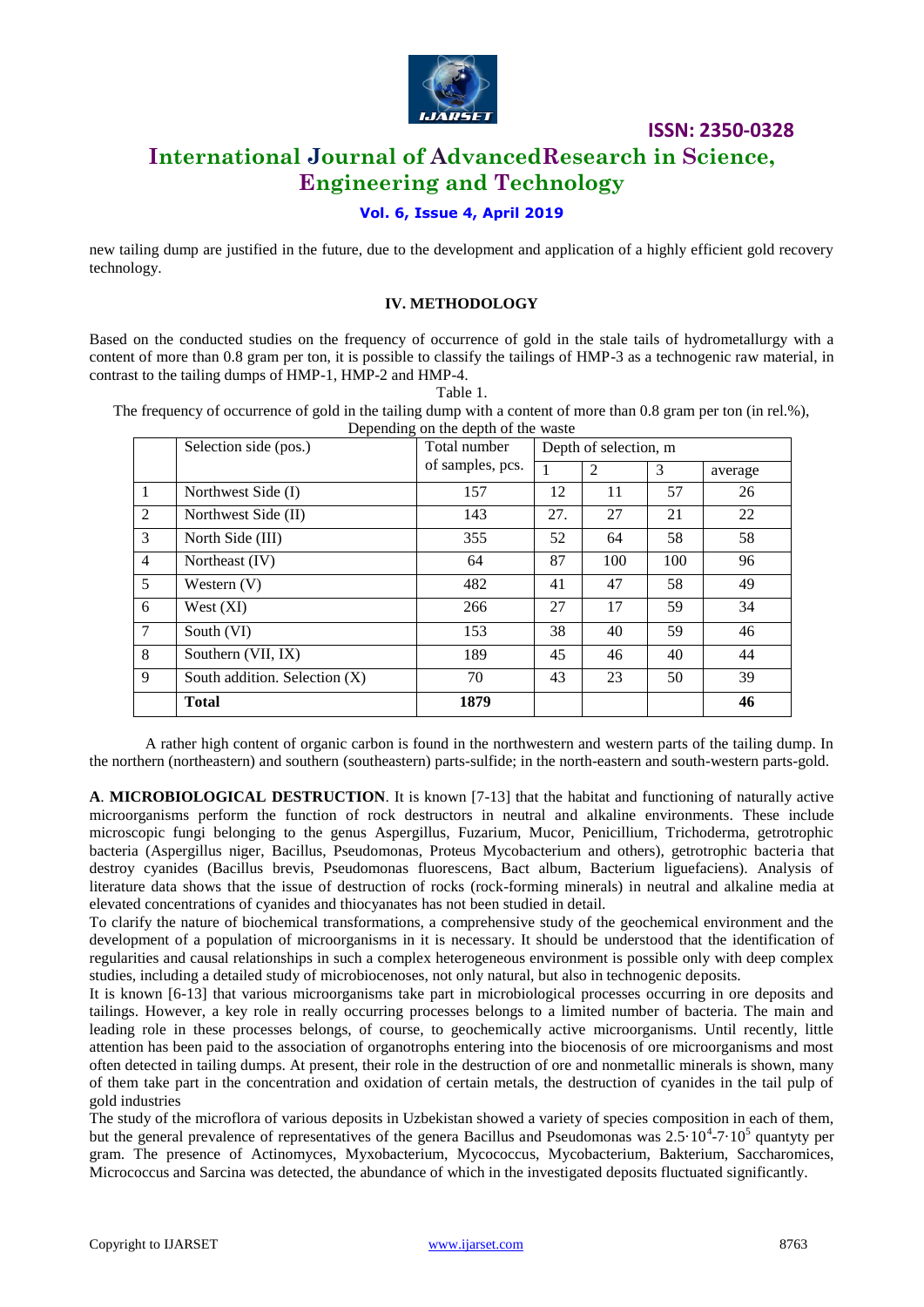

# **International Journal of AdvancedResearch in Science, Engineering and Technology**

## **Vol. 6, Issue 4, April 2019**

Investigations of the microflora of the black shale component of sulphide ores of the Kokpatas and Daugyztau deposits revealed that the number of isolated heterotrophic bacteria varies between  $2.5 \cdot 10^{1}$ -6.0 $\cdot 10^{4}$ quantyty per gram. Heterotrophic bacteria are attributed to the genera Bacillus and Rhodococcus.

A significant role of heterotrophic microorganisms in the processes of destruction of cyanides. In laboratory and largescale experiments, the ability of destruction of free (up to 98.7%) and bound cyanides (up to 75%) in the tail pulp of both oxidized and sulphide ores, using adapted in cyanide mediums of Pseudomonasfluorescens VKPM -5040 [13, 14]. The tests carried out on the destruction of cyanide tail pulp have established the possibility of destruction of cyanides by Bacilluscereus microorganisms, as well as resistant strains of Bacillusubtilis 22M and Pseudomonasaeruginosa 11M for 18-24 hours under aeration conditions [15, 16].

In connection with this, the purpose of these studies is: the study of the microflora of tail pulp and stale tails of HMP-3; investigation of the dynamics of development of spontaneous microflora of tail pulp; establishing the characteristics of the allocated active destructors; study of factors affecting the biological activity of bacteria.

The following nutrient media were used to isolate and cultivate microorganisms from the technogenesis zones: To identify microorganisms, elective nutrient media were used: meat nutrient agar, for detection of heterotrophic microorganisms growing on meat or fish extract, Giltay and Baalsrud environment, for isolating heterotrophic and autotrophic denitrification agents, Waxman's medium, for the isolation of sulfur-oxidizing microorganisms, London's medium for thionexmixotrophs, Czapek's medium for the isolation of microscopic  $(g / 1)$ : Peptone-1.5 (can be substituted for the waste of the sausage industry of belkosin, or for any waste containing meat extracts). The microorganisms are cultivated on a medium of the following composition: ; K<sub>2</sub>HPO<sub>4</sub> 0.6; MgSO<sub>4</sub>– 0.5, as well as media for the cultivation of certain types of geochemically active microorganisms.

The generic affiliation of the isolated bacteria was determined using morphological and cultural characteristics, respectively [.21 Bergeyetall 1980]. The total number of microorganisms was determined by the method of serial dilutions with sowing on liquid and dense nutrient media.

*Tailings microflora.* Tail pulp is a technogenic formation and is a product obtained as a result of ore processing, and in particular, sulfide ores. In this regard, the study of the development of microbiocenoses under such conditions is of interest not only from the point of view of ecology, but also to an awareness of the processes of destruction occurring in the tail pulp, involving spontaneous microflora and bacteria-destructors. A study of the biocenosis of the tailing dump revealed the development of a variety of physiological groups of microorganisms. The presence of various bacteria associations in such complex and toxic waste streams indicates that they are favorable substrates for development.

Lying tails are characterized by the presence of such associations of microorganisms as ammonifiers, denitrifiers and oligonitrophils, which indicates that favorable conditions for the development of microorganisms are created in the tailing ponds, as a result of which various transformations of the metal compounds occur, their dispersion and concentration. In the dormant tails, one can note the similar, when examining deposits, the relationship between the material composition of ores and the physiological groups of microorganisms

Microbiocenoses of the tail pulp of the Kemix apparatus and fresh factory tail pulp have been studied. It is shown that during the destruction of cyanides a change occurs both in the number of microorganisms detected and qualitative changes in the composition of the aboriginal microflora of the tail pulp. The greatest number of microorganisms is noted in the fresh factory tail pulp (Fig. 1).



Fig.1. Microbiocenosis of tail pulp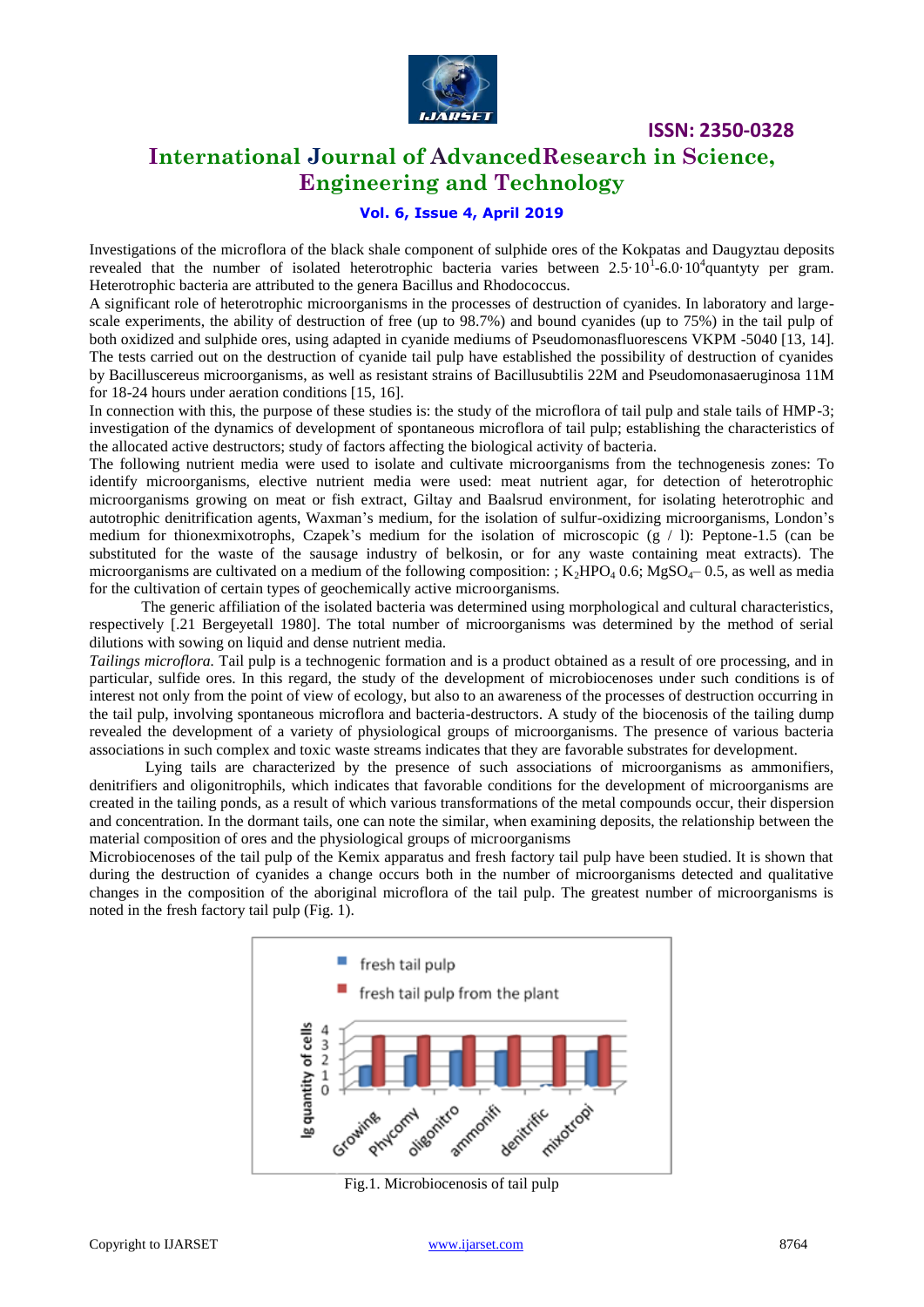

# **International Journal of AdvancedResearch in Science, Engineering and Technology**

## **Vol. 6, Issue 4, April 2019**

**B. ISOLATION AND CHARACTERIZATION OF ACTIVE DESTRUCTORS***.* From the averaged samples of the stale, isolates, previously assigned to the genus Bacillus and Pseudomonas, were obtained. As a result of microbiological actions to determine the morphological and cultural features (determining the nature of sporulation, the size and nature of the movement of vegetative cells, the presence of capsules, features of intracellular structure, Gram stain, oxygen, temperature, the ability to synthesize lytic enzymes, the splitting of important macromolecules), we selected 2 strains classified as genus Bacillus and 2 strains assigned to the genus Pseudomonas.

The genus Bacillus unites mobile rod-shaped cells, the sizes of which fluctuate within rather wide limits. Flagellum is peritrichic. Gram staining is positive. The strains isolated by us are attributed to Bacillussubtilis. In stems, the cells are rod-shaped 0.7-0.9 x 2-4 mkm, The spores are elliptical, the location of the spores is central. Gram positive, there are intracellular granules that are not stained with fuchsin. When glucose is split, acid and acetone form, no gas is formed. The acid is formed from xylose arabinose and mannitol, chemo-organotrophs, the metabolism is strictly respiratory. Catalase-positive, hydrolyze starch. Bacillussubtilis strains differ in cell size. In addition, in strain Bacillussubtilis C-2, the cells are stained by Gram only in the early stages of growth.

Representatives of the genus Pseudomonas unfortunately were not identified by us to the species affiliation and are now defined as Pseudomonassp.

To determine the stability of Bacillusubtilis to thiocyanates in the medium, we studied the effect of different concentrations of KCNS on the growth of bacteria and the content of extracellular protein. It is known that  $100 \text{ mg}/1$ of rhodanides is the maximum allowable concentration. Due to the fact that in the effluent of hydrometallurgical enterprises higher concentrations of thiocyanates occur, we were interested to see the effect of both the maximum permissible and the higher concentrations of these on the vital activity of microorganisms. It has been shown experimentally that a concentration of 100 mg / l and higher concentrations of thiocyanates stimulate the development of the culture.

#### **V. EXPERIMENTAL RESULTS**

The protein accumulation and the number of viable cells were studied during the day, at the initial concentration of thiocyanates in the medium 400 mg /  $dm<sup>3</sup>$ . The obtained results indicate that during the first hours the number of viable bacterial cells decreases, and, accordingly, the content of exometabolites decreases. However, after 9 hours of cultivation, there is an equalization in comparison with the control of cell growth and protein content, and then, on medium with thiocyanate, the microorganisms develop more intensively than on the medium without it.

Thus, the natural association of Bacillusubtilis C-2 adapts to thiocyanates in the first 9 hours of cultivation. Then residual concentrations of rhodanides begin to stimulate the growth of cells and in 24 hours of cultivation the number of cells on the medium with rhodanides are 2 times higher than in the control sample (Fig. 2).



The presence in the environment, along with thiocyanates and more toxic substances, such as cyanide, complicates the vital activity of microorganisms-destructors on one side and promotes the adaptation of microorganisms during fractional crossings.

Using this adaptation mechanism, stable forms of microorganisms have been obtained, which are used in further series of laboratory experiments to study the vital activity and biological activity of specially isolated strains of bacteria for the destruction of dead waste.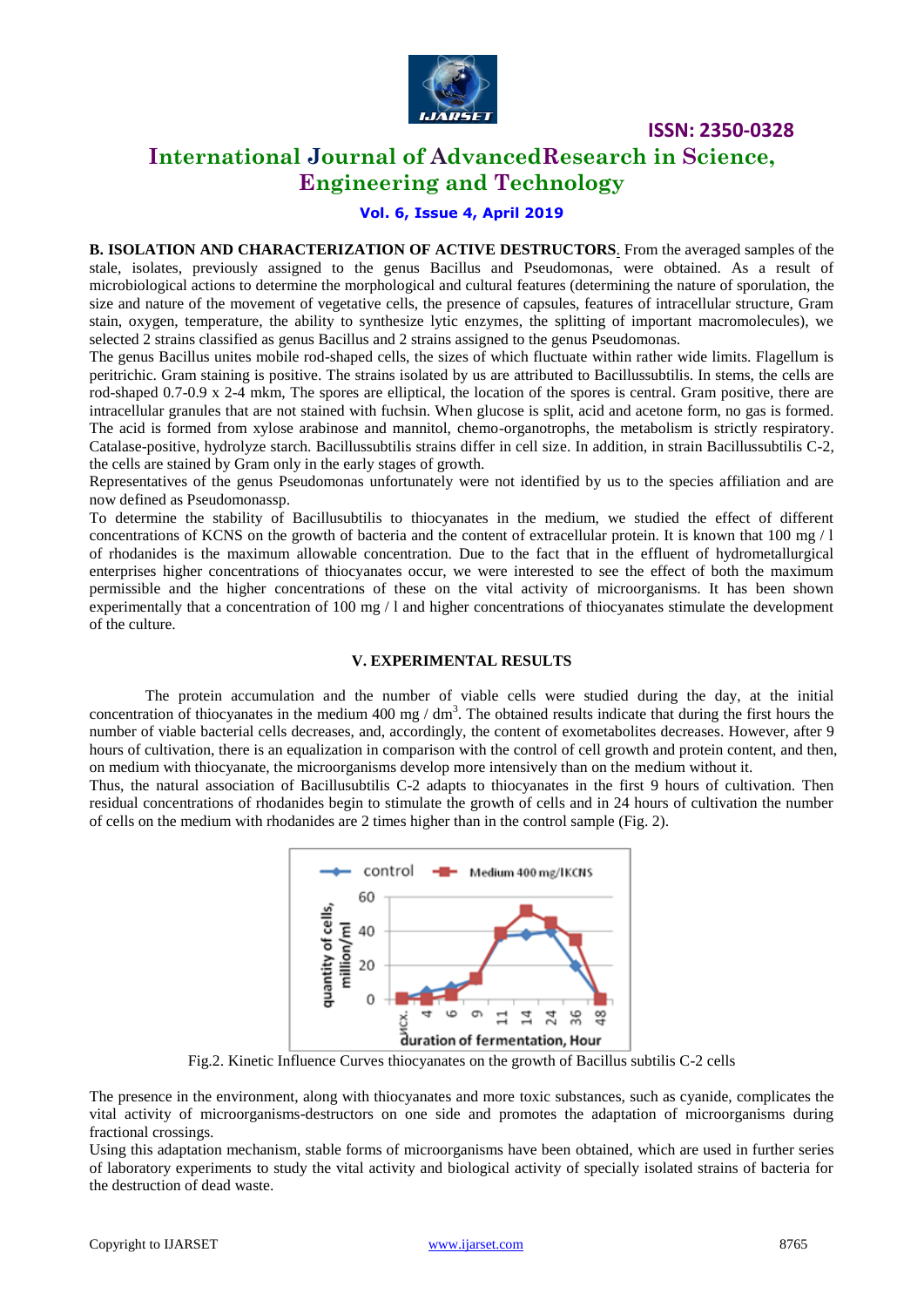

**International Journal of AdvancedResearch in Science, Engineering and Technology**

**Vol. 6, Issue 4, April 2019**

**A.RATIONAL ANALYSIS OF SAMPLES BEFORE AND AFTER BIODEGRADATION**.. After the biodegradation of samples taken from the north-western and northern parts of the tailing dump (averaged result), the shape of the gold: in the free state and in the form of intergrowths (cyanated) increases from 17.75 to 38.2 rel. %; coated with films, associated with antimonite and amorphous silica remains unchanged in the order of 11.8 rel. %; associated with oxides, iron hydroxides, carbonates, chlorites, antimonite and amorphous silica – decreases twofold (from 18.3 to 9.1 rel.%); associated with sulfides is doubled (from 14.9 to 30.9 rel.%) due to the reduction of other forms of gold; associated with the carbonaceous matter is reduced by 7 times (from 13.3 to 1.8 rel.%); Thin-clad gold in rock-forming minerals decreases 3-fold (from 24.9 to 7.3 rel.%).



revealed from the film oxides, sulphides, carbon, quartz

Fig. 3. Comparison of the form of gold in technogenic raw materials before and after biodestruction

After biooxidation of samples, the western and southern parts of the tailing dump (the average result) of the form of gold finding: in the free state and in the form of intergrowths (cyanated) increases from 19.1 to 31.8 rel. %; coated with films, associated with antimonite and amorphous silica decreases from 7.6 to 1.9 rel. %; associated with oxides, iron hydroxides, carbonates, chlorites, antimonite and amorphous silica – remains unchanged in the order of 12.0 rel.%); associated with sulphides is doubled (from 14.9 to 30.9 rel.%) (error of analysis); associated with the carbonaceous matter decreases from 11.2 to 6.4 rel.%); Fine-grained gold in rock-forming minerals increases from 20.2 to 30.0 rel.% (error of analysis).

By the method of sorption cyanidation, an average of 18.1% (cyanated form 19%) of gold is extracted from the raw material (1525 samples) of the tailings from the raw material, including 16.5% in the northwestern part, 21.8% in the northern part %, in the western part  $-14\%$ , in the southern part  $-20\%$  of tailings. Given that the cyanated form during biodegradation of raw materials increases two-fold for two months, the value of the degree of sorption extraction is similarly expected.

### **VI.CONCLUSION AND FUTURE WORK**

Thus, from the tailings and fresh tail pulp, 2 strains of Bacillusubtilis and 2 Pseudomonassp. Strains with different degrees of resistance to metal ions and cyanides in the medium were isolated and determined according to the species. Studies have been carried out on the adaptation of microorganisms to metal ions in solution (pulp) and methods for their intensification have been developed.

The possibility of increasing the through-extraction of gold by contacting bacterial solutions for two months has been shown experimentally. At present, a detailed study is underway to establish a biodegradation regime from the HMF-3's stale tails with the goal of achieving a through-extraction of at least 50%.

#### **REFERENCES**

- [1]. Sanakulov K.S. Scientific and technical basis for waste processing of mining and metallurgical production. Tashkent, "Fan". 2009 420s
- [2]. Meretukov MA, Sanakulov KS, Zimin AV, Arustamyan MA Gold: chemistry for metallurgists and enrichers- M.- Ore and Metals 2014. 411s.
- [3]. Mikhin OA, Sattarov GS, Lilbok LA, Akopyan Yu.M., Blokhin NN To the issue of extracting gold from the secondary raw materials of the Marjanbulak gold recovery area of the NMMC // Mining bulletin of Uzbekistan, 2007, v. 28, No. 1, p. 77-81.
- [4]. Sanakulov K.S. Features of the technology of metal extraction from stubborn and particularly resistant gold-sulfide-arsenic ores // Mining bulletin of Uzbekistan -2014, №2, p.33-36.